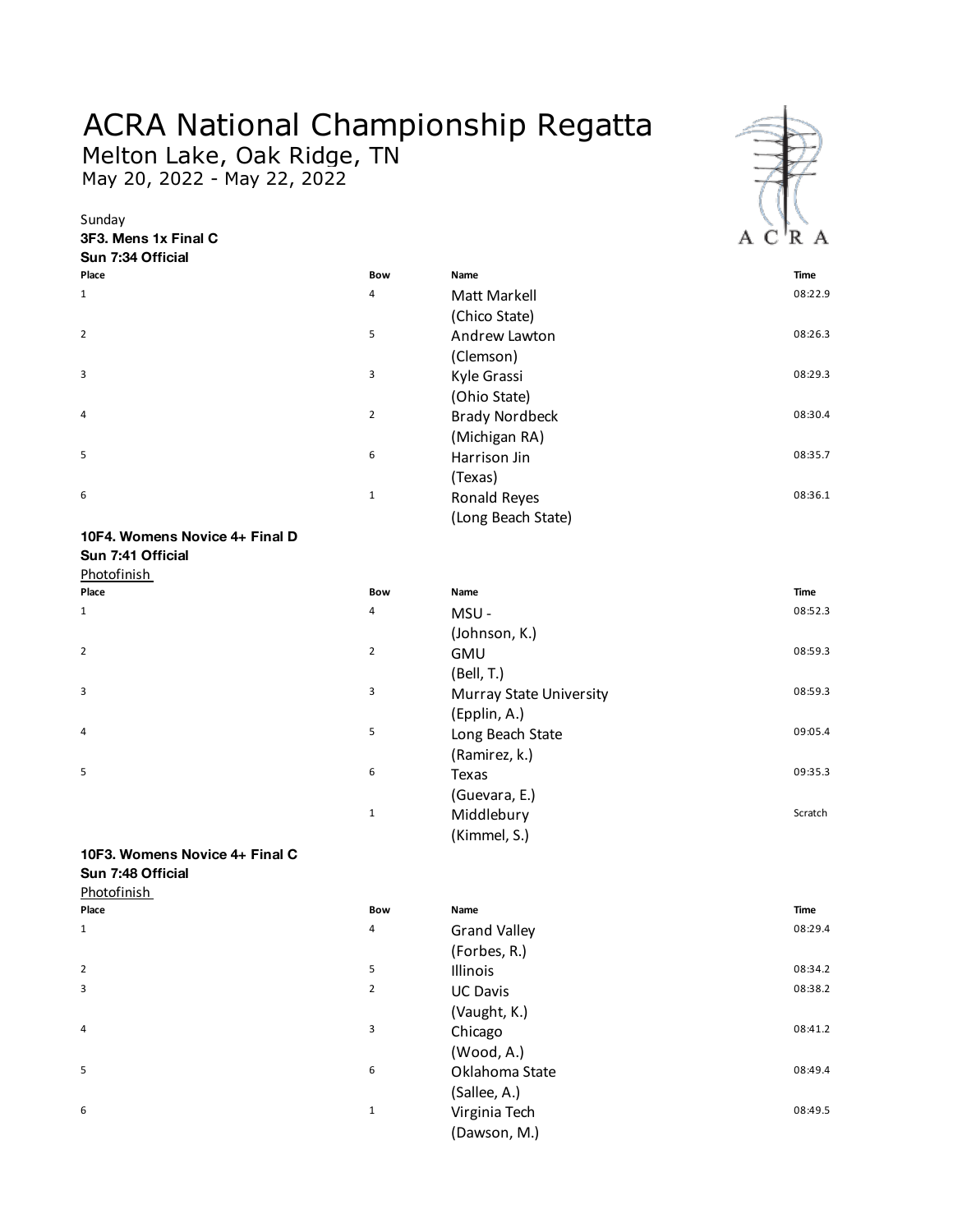## **11F4. Mens Novice 4+ Final D**

## **Sun 7:55 Official**

| Place          | <b>Bow</b>     | Name                     | Time    |
|----------------|----------------|--------------------------|---------|
| $\mathbf{1}$   | 5              | University of Cincinnati | 07:41.8 |
|                |                | (Mularcik, F.)           |         |
| $\overline{2}$ | 4              | Kansas                   | 07:43.0 |
|                |                | (Oestreich, T.)          |         |
| 3              | $\mathbf{1}$   | Pittsburgh               | 07:43.7 |
|                |                | (Rihn, E.)               |         |
| 4              | 3              | Long Beach State         | 07:44.1 |
|                |                | (Sanchez, D.)            |         |
| 5              | $\overline{2}$ | Orange Coast             | 08:27.1 |
|                |                | (Al-Muhtasib, O.)        |         |

## **11F3. Mens Novice 4+ Final C Sun 8:02 Official**

| Place          | <b>Bow</b>     | Name            | Time    |
|----------------|----------------|-----------------|---------|
| $\mathbf{1}$   | 4              | Arizona State   | 07:20.2 |
|                |                | (K Bolosan)     |         |
| $\overline{2}$ | $\overline{2}$ | Liberty         | 07:25.0 |
|                |                | (West, D.)      |         |
| 3              | 5              | Vermont         | 07:27.7 |
|                |                | (W Turner)      |         |
| 4              | 3              | Central Florida | 07:31.7 |
|                |                | (Furcron, M.)   |         |
| 5              | 6              | <b>GMU</b>      | 07:34.8 |
|                |                | (Easter, J.)    |         |
| 6              | $\mathbf{1}$   | Northwestern    | 07:41.3 |
|                |                | (Salgado, A.)   |         |

## **16F4. Mens Novice 8+ Final D Sun 8:09 Official**

| Photofinish |  |
|-------------|--|
|             |  |

| Place          | <b>Bow</b>     | Name            | <b>Time</b> |
|----------------|----------------|-----------------|-------------|
| $\mathbf{1}$   | $\mathbf 1$    | Minnesota - Men | 06:40.8     |
|                |                | (Manolis, J.)   |             |
| $\overline{2}$ | 4              | Pittsburgh      | 06:44.9     |
|                |                | (Panousis, G.)  |             |
| 3              | 5              | Washington      | 06:47.2     |
|                |                | (Herman, G.)    |             |
| 4              | 3              | Middlebury      | 06:49.0     |
|                |                | (Patel, S.)     |             |
| 5              | $\overline{2}$ | Wichita State   | 06:52.6     |
|                |                | (Key, A.)       |             |

#### **16F3. Mens Novice 8+ Final C Sun 8:16 Official**

|             | Sun 8:16 Official |  |
|-------------|-------------------|--|
| Photofinish |                   |  |

| Place          | <b>Bow</b> | Name           | <b>Time</b> |
|----------------|------------|----------------|-------------|
| $\mathbf{1}$   | 4          | <b>UMass</b>   | 06:32.1     |
|                |            | (Dudley, T.)   |             |
| $\overline{2}$ | 5          | UC Irvine      | 06:34.5     |
|                |            | (Desai, S.)    |             |
| 3              | 2          | Clemson        | 06:34.7     |
|                |            | (Morfogen, M.) |             |
|                |            |                |             |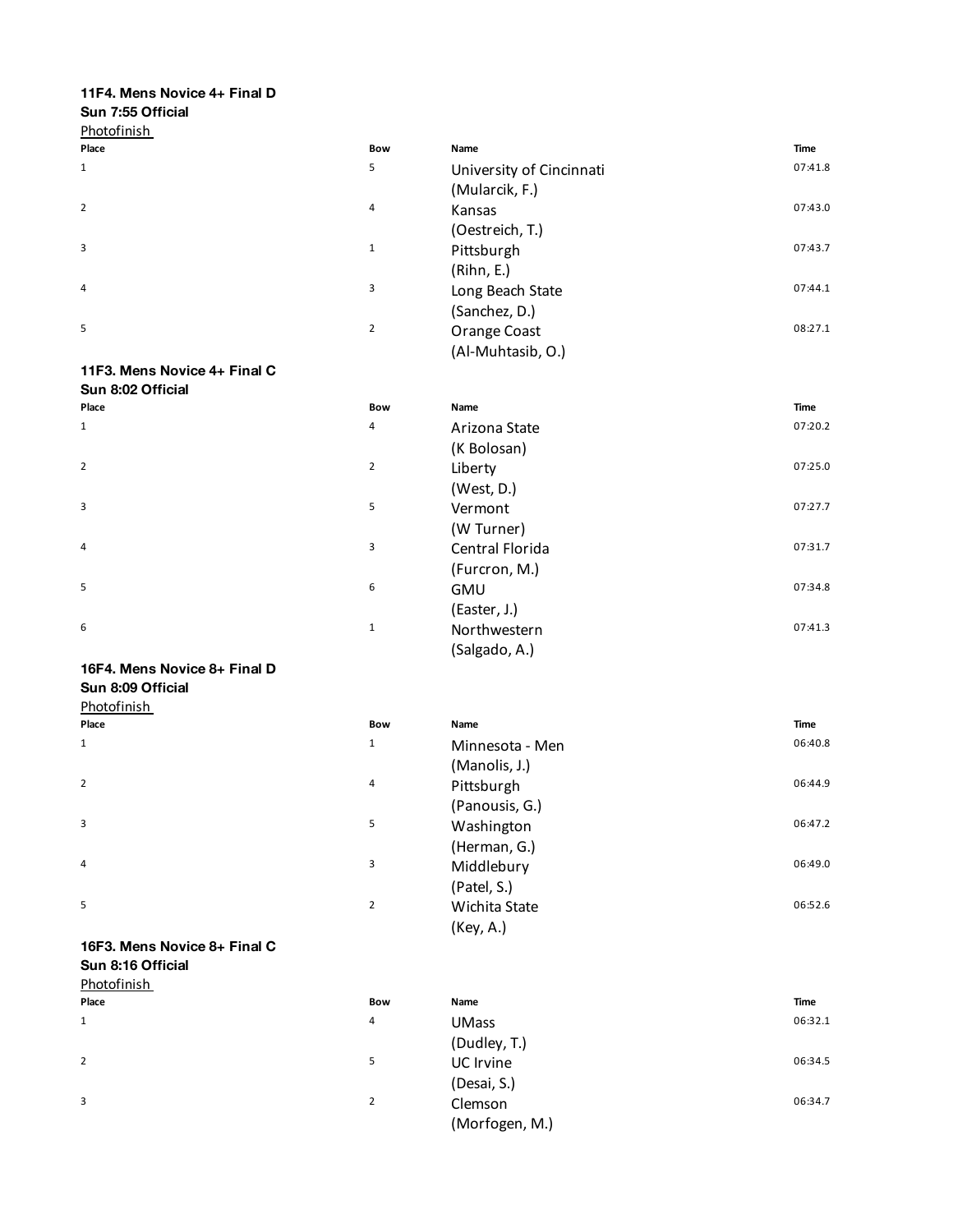| 4                                       | 3              | Central Florida<br>(Schrot, B.)    | 06:35.0     |
|-----------------------------------------|----------------|------------------------------------|-------------|
| 5                                       | $\mathbf{1}$   | <b>Boston College</b><br>(T Moore) | 06:45.0     |
| 6                                       | 6              | Oregon<br>(Flor, C.)               | 06:53.0     |
| 9F1. Mens Ltwt Novice 4+ Grand Final    |                |                                    |             |
| Sun 8:23 Official                       |                |                                    |             |
| Place                                   | Bow            | Name                               | <b>Time</b> |
| 1                                       | 4              | UC Irvine                          | 07:15.8     |
|                                         |                | (Biddlecomb, E.)                   |             |
| $\overline{2}$                          | $\overline{2}$ | Purdue                             | 07:24.2     |
|                                         |                | (Pontious, C.)                     |             |
| 3                                       | 5              | Texas                              | 07:31.3     |
|                                         |                | (Wood, E.)                         |             |
| 4                                       | 3              | URI                                | 07:41.5     |
|                                         |                | (Kelly, G.)                        |             |
| 5                                       | 6              | Northwestern                       | 07:53.5     |
|                                         |                | (Lennon, T.)                       |             |
| 19F1. Mens 3rd Varsity 8+ Grand Final   |                |                                    |             |
| Sun 8:29 Official                       |                |                                    |             |
| Place                                   | Bow            | Name                               | <b>Time</b> |
| 1                                       | 4              | <b>Bucknell</b>                    | 06:17.5     |
|                                         |                | (DeWitt, A.)                       |             |
| $\overline{2}$                          | 3              | Michigan RA                        | 06:22.2     |
|                                         |                | (Muruganand, K.)                   |             |
| 3                                       | 5              | Virginia RA                        | 06:24.5     |
|                                         |                | (Burke, S.)                        |             |
| 4                                       | $\overline{2}$ | Purdue                             | 06:44.0     |
|                                         |                | (Babusankar, R.)                   |             |
| 21F1. Womens 2nd Varsity 8+ Grand Final |                |                                    |             |
| Sun 8:35 Official                       |                |                                    |             |
| Photofinish<br>Place                    | Bow            | Name                               | Time        |
| 1                                       | 4              |                                    | 07:21.0     |
|                                         |                | <b>Grand Valley</b>                |             |
| $\overline{2}$                          | 3              | (Garrison, G.)<br>Purdue           | 07:22.8     |
|                                         |                |                                    |             |
| 3                                       | 5              | (Elsener, I.)<br>Vermont           | 07:30.4     |
|                                         |                | (WOLFE, E.)                        |             |
| 13F1. Mens Ltwt Varsity 4+ Grand Final  |                |                                    |             |
| Sun 8:41 Official                       |                |                                    |             |
| Place                                   | <b>Bow</b>     | Name                               | <b>Time</b> |
| $\mathbf{1}$                            | 4              | Texas                              | 07:07.8     |
|                                         |                | (Tan, P.)                          |             |
| $\overline{2}$                          | 3              | MSU-                               | 07:11.4     |
|                                         |                | (Busch, B.)                        |             |
| 3                                       | 5              | <b>UNC Men's</b>                   | 07:16.5     |
|                                         |                | (Kasari, A.)                       |             |
| 4                                       | $\overline{2}$ | <b>UGA</b>                         | 07:52.4     |
|                                         |                | (Aurobindo, N.)                    |             |
| 2F2. Womens 1x Petite Final             |                |                                    |             |
|                                         |                |                                    |             |

**Sun 8:48 Official**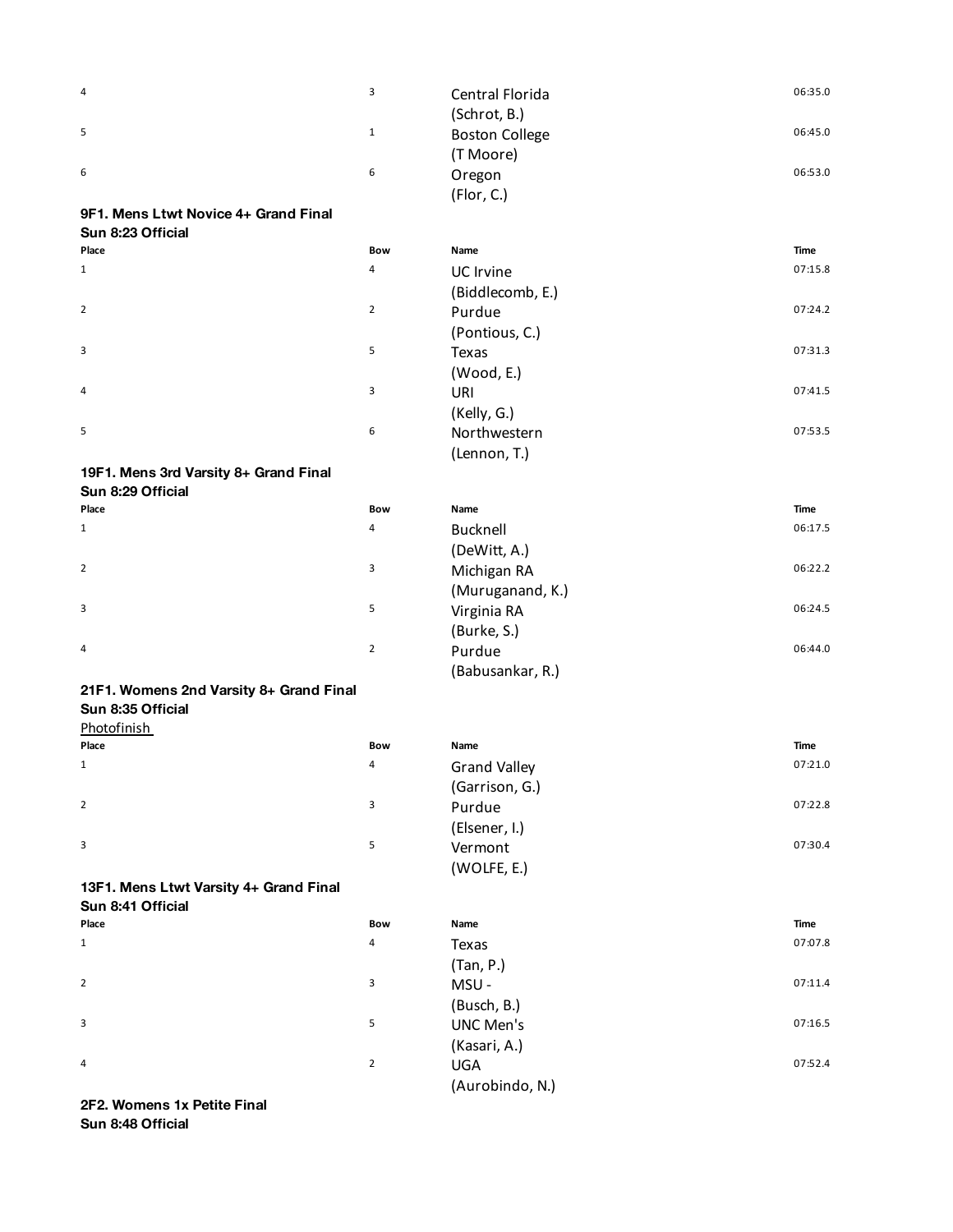| Place | <b>Bow</b>     | Name                 | <b>Time</b> |
|-------|----------------|----------------------|-------------|
| 1     | 4              | <b>Teagan Plutte</b> | 09:41.8     |
|       |                | (Oregon)             |             |
| 2     | 3              | Leah Shipman         | 10:41.3     |
|       |                | (Wichita State)      |             |
| 3     | $\overline{2}$ | Chloe Ott            | 10:53.1     |
|       |                | (Vermont)            |             |

## **2F1. Womens 1x Grand Final Sun 8:55 Official**

| Photofinish |
|-------------|
|-------------|

| Place          | <b>Bow</b>     | Name                         | Time    |
|----------------|----------------|------------------------------|---------|
| $\mathbf{1}$   | 3              | Rebecca Korn                 | 08:34.6 |
|                |                | (Oklahoma State)             |         |
| $\overline{2}$ | 5              | Lillian Tate                 | 08:58.5 |
|                |                | (New Saint Andrews)          |         |
| $\overline{3}$ | 4              | Sophia Ebel                  | 09:01.8 |
|                |                | (Illinois)                   |         |
| $\overline{4}$ | $\mathbf{1}$   | Caroline Cary                | 09:31.6 |
|                |                | $(MSU - )$                   |         |
| 5              | $\overline{2}$ | Elizabeth Ensslin            | 09:54.4 |
|                |                | (UNC Men's)                  |         |
| 6              | 6              | <b>Celeste Trinity Henry</b> | 09:54.6 |
|                |                | (UC Irvine)                  |         |

## **3F2. Mens 1x Petite Final**

| וואוון דאוויס זו השווים ובא |                         |
|-----------------------------|-------------------------|
| Sun 9:02 Official           |                         |
| Photofinish                 |                         |
| Place                       | E                       |
| 1                           | $\overline{\mathbf{r}}$ |
|                             |                         |
| $\overline{2}$              | ă                       |
|                             |                         |
| 3                           | Ź                       |
|                             |                         |
| 4                           | 5                       |
|                             |                         |
| 5                           | 1                       |
|                             |                         |
| 6                           | $\epsilon$              |
|                             |                         |

| Photofinish |                |                    |         |
|-------------|----------------|--------------------|---------|
| Place       | <b>Bow</b>     | Name               | Time    |
| 1           | 4              | Hagan Ausmann      | 08:11.2 |
|             |                | (SMUMCR)           |         |
| 2           | 3              | Angus Walker       | 08:13.0 |
|             |                | $(MSU - )$         |         |
| 3           | $\overline{2}$ | Zachary Stutsman   | 08:13.1 |
|             |                | (Vanderbilt)       |         |
| 4           | 5              | John Phillips      | 08:16.9 |
|             |                | (Virginia RA)      |         |
| 5           | 1              | Austin Hill        | 08:21.8 |
|             |                | (Stetson Sculling) |         |
| 6           | 6              | Samuel Senneka     | 08:23.7 |
|             |                | (Purdue)           |         |
|             |                |                    |         |

## **3F1. Mens 1x Grand Final**

**Sun 9:08 Official** Photofinish

| Place        | <b>Bow</b>     | Name                | <b>Time</b> |
|--------------|----------------|---------------------|-------------|
| $\mathbf{1}$ | 3              | <b>Thomas Foltz</b> | 07:29.7     |
|              |                | (Virginia Tech)     |             |
| 2            | 6              | Andre VanMeerhaeghe | 07:37.4     |
|              |                | (Wichita State)     |             |
| 3            | 5              | John Mannion        | 07:38.0     |
|              |                | (URI)               |             |
| 4            | 4              | Zachary Ewell       | 07:53.6     |
|              |                | (New Saint Andrews) |             |
| 5            | $\overline{2}$ | Jacob Stone         | 07:58.4     |
|              |                | (Grand Valley)      |             |
|              |                |                     |             |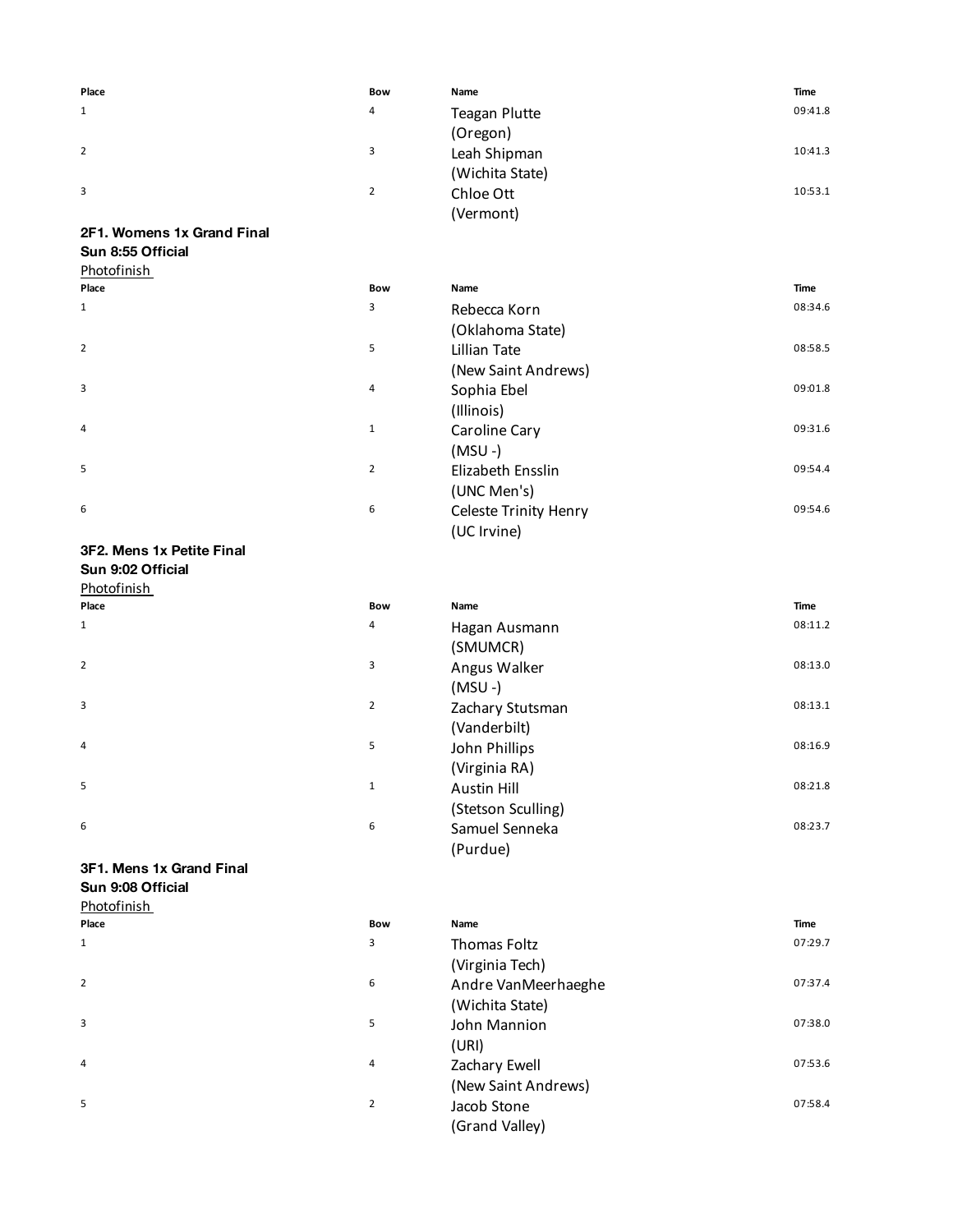| $\overline{\phantom{a}}$ | Sean Jackson | 08:00.3 |
|--------------------------|--------------|---------|
|                          | (Clarkson)   |         |

## **4F2. Womens 2x Petite Final Sun 9:15 Official** Photofinish

| Place          |  |  |
|----------------|--|--|
| $\mathbf 1$    |  |  |
|                |  |  |
| $\overline{2}$ |  |  |
|                |  |  |
| 3              |  |  |
|                |  |  |
| $\sqrt{4}$     |  |  |
|                |  |  |
| 5              |  |  |
|                |  |  |
| 6              |  |  |

## **4F1. Womens 2x Grand Final**

| Sun 9:21 Official |  |
|-------------------|--|
|-------------------|--|

| Place          |  |  |  |
|----------------|--|--|--|
| $1\,$          |  |  |  |
| $\overline{2}$ |  |  |  |
| 3              |  |  |  |
| 4              |  |  |  |
| 5              |  |  |  |
| 6              |  |  |  |

## **5F2. Mens 2x Petite Final Sun 9:28 Official**

| Photofinish<br>Place<br>$\mathbf 1$ |  |
|-------------------------------------|--|
| $\overline{2}$                      |  |
| 3                                   |  |
| 4                                   |  |
| 5                                   |  |
| 6                                   |  |

## **5F1. Mens 2x Grand Final Sun 9:34 Official**

## Photofinish

| Photofinish |                |                               |         |
|-------------|----------------|-------------------------------|---------|
| Place       | <b>Bow</b>     | Name                          | Time    |
| 1           | 6              | S. Horn/G. Steensma           | 08:54.8 |
|             |                | (Kansas)                      |         |
| 2           | $\overline{2}$ | A. Ram/A. Garber              | 08:55.9 |
|             |                | (Colorado)                    |         |
| 3           | 4              | A. Gjertsen/M. Ablett         | 09:10.7 |
|             |                | (University of New Hampshire) |         |
| 4           | 5              | K. Mico/A. Voss               | 09:19.0 |
|             |                | (Emory)                       |         |
| 5           | 3              | M. Kettelberger/B. Omalley    | 09:20.6 |
|             |                | (William and Mary)            |         |
| 6           | 1              | M. Paulsen/S. Erickson        | 10:13.2 |
|             |                | (Kansas State Association)    |         |
|             |                |                               |         |

| Place | <b>Bow</b>     | Name                               | Time    |
|-------|----------------|------------------------------------|---------|
| 1     | 3              | I. Kron/D. Morgan-Pascualvaca      | 08:16.8 |
|       |                | (Chicago)                          |         |
| 2     | 5              | A. Yang/S. Pardo                   | 08:22.3 |
|       |                | (Washington)                       |         |
| 3     | 4              | S. Hunter/B. Wise                  | 08:29.1 |
|       |                | (Wichita State)                    |         |
| 4     | $\overline{2}$ | M. Guillot/A. Cornish              | 08:35.8 |
|       |                | (Virginia Tech)                    |         |
| 5     | $\mathbf{1}$   | A. Tolleson/E. Warren              | 08:38.6 |
|       |                | (Texas)                            |         |
| 6     | 6              | R. Straub/J. Pirie                 | 08:55.1 |
|       |                | (Virginia Commonwealth University) |         |

# **Place Bow Name Time** S. Morrow/M. Taylor (Virginia RA) N. Baca/E. Kirsch (Notre Dame) P. Linn/C. Gatti (Wichita State) K. Gann/M. Buss (Chico State) C. Kruse/M. Shelton (Northwestern) R. Dinallo/N. Sharma (Chicago)  $\begin{array}{ccccccccc} \text{A} & \text{A} & \text{A} & \text{A} & \text{A} & \text{A} & \text{A} & \text{A} & \text{A} & \text{A} & \text{A} & \text{A} & \text{A} & \text{A} & \text{A} & \text{A} & \text{A} & \text{A} & \text{A} & \text{A} & \text{A} & \text{A} & \text{A} & \text{A} & \text{A} & \text{A} & \text{A} & \text{A} & \text{A} & \text{A} & \text{A} & \text{A} & \text{A} & \text{A} & \text{A} & \$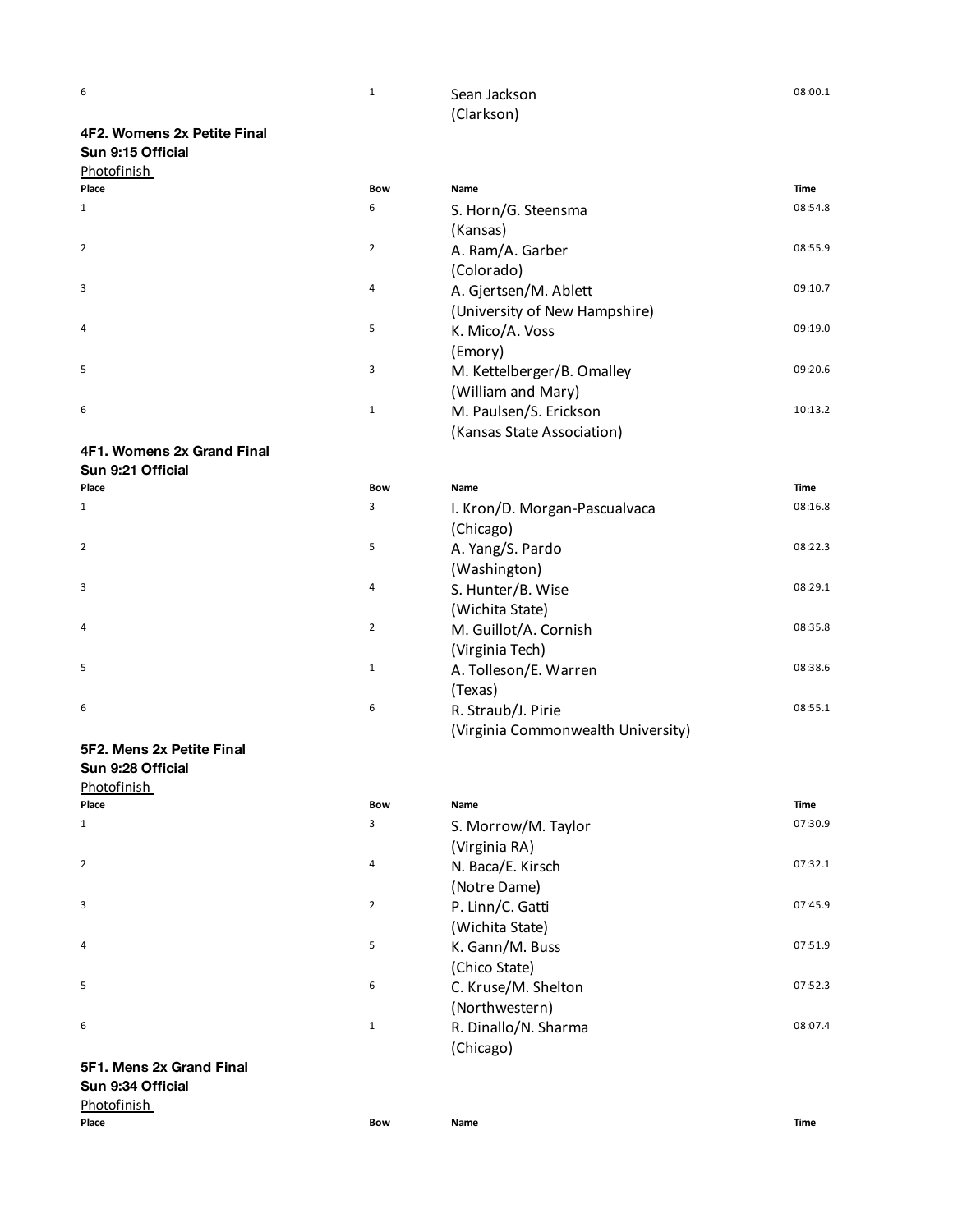| $\mathbf{1}$                | 5              | W. Drescher/P. Dister              | 07:08.8 |
|-----------------------------|----------------|------------------------------------|---------|
|                             |                | (Virginia Commonwealth University) |         |
| 2                           | 3              | C. Haver/V. Corja                  | 07:09.6 |
|                             |                | (George Mason)                     |         |
| 3                           | 4              | A. Miller/G. Pfister               | 07:12.2 |
|                             |                | (Illinois)                         |         |
| 4                           | $\overline{2}$ | J. Lewis/N. Belvin                 | 07:22.2 |
|                             |                | (Auburn)                           |         |
| 5                           | 6              | C. Cortez/H. Cockroft              | 07:36.5 |
|                             |                | (Long Beach State)                 |         |
| 6                           | $1\,$          | J. Berkowitz/D. Ferm               | 07:43.6 |
|                             |                | (William and Mary)                 |         |
| 6F2. Womens 2- Petite Final |                |                                    |         |
| Sun 9:41 Official           |                |                                    |         |
| Place                       | <b>Bow</b>     | Name                               | Time    |
| $\mathbf 1$                 | 4              | R. Teague/K. Loutzenheiser         | 08:56.3 |
|                             |                | (Liberty)                          |         |
| 2                           | $\overline{2}$ | J. Fawcett/E. Miller               | 09:47.3 |
|                             |                | (Vanderbilt)                       |         |
| 3                           | 3              |                                    | 10:20.3 |
|                             |                | A. Chandler/L. Savaiano            |         |
|                             |                | (Illinois)                         |         |
| 4                           | 5              | H. Dobkin/E. Smith                 | 10:47.7 |
|                             |                | (UGA)                              |         |
| 6F1. Womens 2- Grand Final  |                |                                    |         |
| Sun 9:47 Official           |                |                                    |         |
| Place                       | <b>Bow</b>     | Name                               | Time    |
| $\mathbf 1$                 | 3              | L. Lyngklip/E. Ugan                | 08:26.2 |
|                             |                | (Chicago)                          |         |
| $\mathbf{2}$                | 5              | M. Gracia/S. Schriever             | 08:32.2 |
|                             |                | (Texas)                            |         |
| 3                           | $\mathbf{1}$   | S. Chatman/E. Diaz                 | 08:41.5 |
|                             |                | (Washington)                       |         |
| 4                           | $\overline{2}$ | J. Roselli/T. Mathis               | 09:04.1 |
|                             |                | (Pittsburgh)                       |         |
| 5                           | 4              | S. Hickey/C. Swenson               | 09:10.0 |
|                             |                |                                    |         |
|                             |                | (Vermont)                          |         |
| 6                           | 6              | T. Mulqueeney/B. Bowersox          | 09:35.8 |
|                             |                | (Colorado)                         |         |
| 7F2. Mens 2- Petite Final   |                |                                    |         |
| Sun 9:54 Official           |                |                                    |         |
| Place                       | Bow            | Name                               | Time    |
| 1                           | 3              | M. Pudwill/A. Snow                 | 07:46.3 |
|                             |                | (URI)                              |         |
| $\mathbf{2}$                | 4              | C. Klein/T. Sieverding             | 08:02.7 |
|                             |                | (University of Cincinnati)         |         |
| 3                           | 5              | A. Su/K. Mercado                   | 08:11.6 |
|                             |                | (UNC Men's)                        |         |
| 4                           | $\overline{2}$ | University of New Hampshire        | 08:23.1 |
| 5                           | $\mathbf{1}$   | D. Colon/J. Lim                    | 08:25.8 |
|                             |                | (Purdue)                           |         |
| 6                           | 6              |                                    | 09:04.0 |
|                             |                | B. Mosshart/Q. Gresham             |         |
|                             |                | (Liberty)                          |         |

**7F1. Mens 2- Grand Final** <sup>6</sup>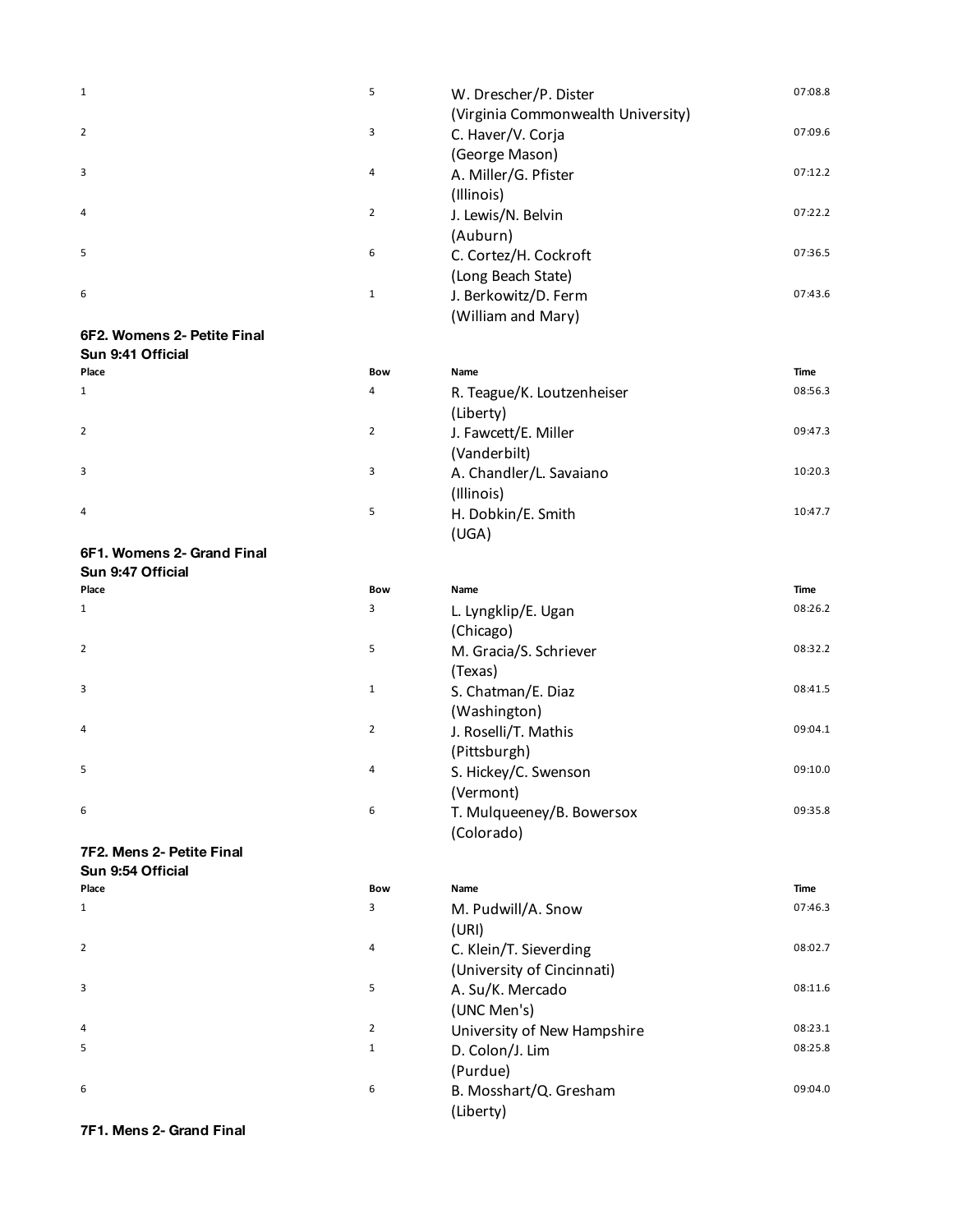| Sun 10:00 Official                    |                |                           |             |
|---------------------------------------|----------------|---------------------------|-------------|
| Place                                 | Bow            | Name                      | Time        |
| $\mathbf{1}$                          | 4              | E. Rice/T. Spelmans       | 07:23.3     |
|                                       |                | (Florida)                 |             |
| $\overline{2}$                        | 3              | W. Southwick/Z. Fulkerson | 07:28.0     |
|                                       |                | (Washington)              |             |
| 3                                     | 5              | A. Urquhart/R. Stone      | 07:37.9     |
|                                       |                | (Chicago)                 |             |
| 4                                     | $\overline{2}$ | T. Holdaway/T. Jagels     | 07:43.3     |
|                                       |                | (Orange Coast)            |             |
| 5                                     | 6              |                           | 07:45.3     |
|                                       |                | B. Helstein/H. Li         |             |
|                                       |                | (UMass)                   |             |
| 6                                     | $\mathbf 1$    | P. Douglass/G. Nam        | 07:46.8     |
|                                       |                | (Connecticut)             |             |
| 8F1. Mens 4x Grand Final              |                |                           |             |
| Sun 10:52 Official                    |                |                           |             |
| Place                                 | <b>Bow</b>     | Name                      | Time        |
| $\mathbf{1}$                          | 4              | Virginia RA               | 06:43.2     |
|                                       |                | (Katula, A.)              |             |
| $\overline{2}$                        | 6              | Illinois                  | 06:46.7     |
|                                       |                | (Moore, B.)               |             |
| 3                                     | 5              | <b>UGA</b>                | 06:50.6     |
|                                       |                | (Jacobs, E.)              |             |
| 4                                     | $\overline{2}$ | URI                       | 06:53.7     |
|                                       |                | (Unkelbach, W.)           |             |
| 5                                     | 3              | Long Beach State Rowing   | 06:55.7     |
|                                       |                | (K Stout)                 |             |
| 6                                     | $\mathbf{1}$   | GMU                       | 07:00.1     |
|                                       |                |                           |             |
|                                       |                | (Jones, E.)               |             |
| 7                                     | $\overline{7}$ | New Saint Andrews         | 07:34.6     |
|                                       |                | (Grabinsky, J.)           |             |
| 14F2. Mens 2nd Novice 8+ Petite Final |                |                           |             |
| Sun 10:59 Official                    |                |                           |             |
| Photofinish                           |                |                           |             |
| Place                                 | Bow            | Name                      | Time        |
| 1                                     | 3              | <b>UC Davis</b>           | 06:42.2     |
|                                       |                | (Prado-Cuevas, F.)        |             |
| $\overline{2}$                        | 4              | Purdue                    | 06:42.7     |
|                                       |                | (J Kaufmann)              |             |
| 3                                     | $\overline{2}$ | MSU-                      | 06:46.9     |
|                                       |                | (Holloway, N.)            |             |
| 4                                     | $\mathbf{1}$   | Minnesota - Men           | 06:47.2     |
|                                       |                | (R Nagori)                |             |
| 5                                     | 5              | <b>UNC Men's</b>          | 06:53.1     |
|                                       |                | (Smith, L.)               |             |
| 6                                     | 6              | <b>UMass</b>              | 07:06.0     |
|                                       |                |                           |             |
|                                       |                | (Sealy, D.)               |             |
| 14F1. Mens 2nd Novice 8+ Grand Final  |                |                           |             |
| Sun 11:06 Official                    | <b>Bow</b>     | Name                      | <b>Time</b> |
| Place                                 | 3              |                           | 06:16.0     |
| $\mathbf{1}$                          |                | Orange Coast              |             |
|                                       |                | (De Araujo, C.) 2F        |             |
| $\overline{2}$                        | 4              | Michigan RA               | 06:20.9     |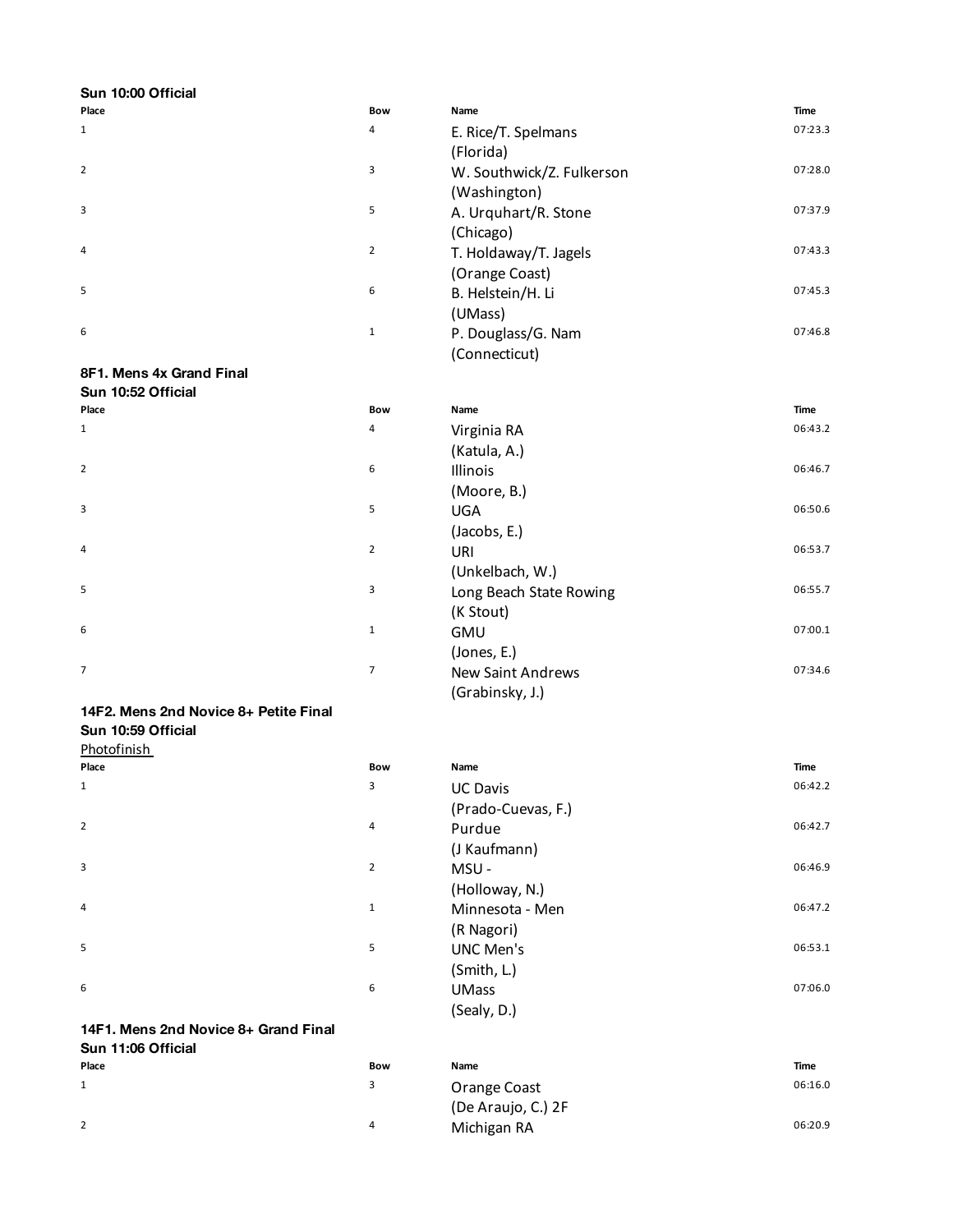|                |                | (Quinn, C.)      |         |
|----------------|----------------|------------------|---------|
| $\overline{3}$ | 5              | <b>UCLA</b>      | 06:22.2 |
|                |                | (Kenneally, I.)  |         |
| $\overline{4}$ | 6              | Orange Coast     | 06:27.6 |
|                |                | (Giron, W.) 3F   |         |
| 5              | $\mathbf{1}$   | Connecticut      | 06:40.2 |
|                |                | (Goodwin, T.)    |         |
| 6              | $\overline{2}$ | Virginia RA      | 06:49.0 |
|                |                | (Abushmaies, Z.) |         |
|                |                |                  |         |

## **10F2. Womens Novice 4+ Petite Final**

| Sun 11:13 Official |                |                |         |
|--------------------|----------------|----------------|---------|
| Place              | Bow            | Name           | Time    |
| $\mathbf{1}$       | 4              | Florida State  | 08:07.8 |
|                    |                | (Naidel, E.)   |         |
| $\overline{2}$     | $\overline{2}$ | Liberty        | 08:16.4 |
|                    |                | (Schaible, M.) |         |
| 3                  | $\mathbf{1}$   | URI            | 08:21.1 |
|                    |                | (McGrady, K.)  |         |
| $\overline{4}$     | 6              | Vermont        | 08:28.5 |
|                    |                | (Rooney, L.)   |         |
| 5                  | 5              | Northwestern   | 08:35.0 |
|                    |                | (L Joseph)     |         |
| 6                  | 3              | <b>UGA</b>     | 08:47.7 |
|                    |                | (Bynum, H.)    |         |
|                    |                |                |         |

## **10F1. Womens Novice 4+ Grand Final Sun 11:20 Official**

| Place          | <b>Bow</b>     | Name                        | <b>Time</b> |
|----------------|----------------|-----------------------------|-------------|
| $\mathbf{1}$   | 3              | Central Florida             | 07:47.6     |
|                |                | (Frisch, J.)                |             |
| $\overline{2}$ | 4              | University of New Hampshire | 07:52.4     |
|                |                | (G Hewett)                  |             |
| 3              | $\overline{2}$ | William and Mary            | 07:56.0     |
|                |                | (Duckworth, C.)             |             |
| $\overline{4}$ | 5              | Vanderbilt                  | 07:58.6     |
|                |                | (Simpson, A.)               |             |
| 5              | 1              | Washington                  | 08:05.9     |
|                |                | (Wilkowski, A.)             |             |
| 6              | 6              | Colorado                    | 08:32.2     |
|                |                | (Henderson, M.)             |             |
|                |                |                             |             |

## **11F2. Mens Novice 4+ Petite Final Sun 11:27 Official**

Photofinish

| .     |                |                        |         |
|-------|----------------|------------------------|---------|
| Place | Bow            | Name                   | Time    |
| 1     | 5              | Bucknell               | 07:17.0 |
|       |                | (Cametas, M.)          |         |
| 2     | 3              | UC Berkeley Ltw        | 07:20.3 |
| 3     | $\mathbf{1}$   | Notre Dame             | 07:23.7 |
|       |                | (Daly, M.)             |         |
| 4     | 4              | Penn State             | 07:23.8 |
|       |                | (Convis, E.)           |         |
| 5     | $\overline{2}$ | Purdue                 | 07:24.0 |
|       |                | (Lee, B.)              |         |
| 6     | 6              | Washington State - Men | 07:44.7 |
|       |                |                        |         |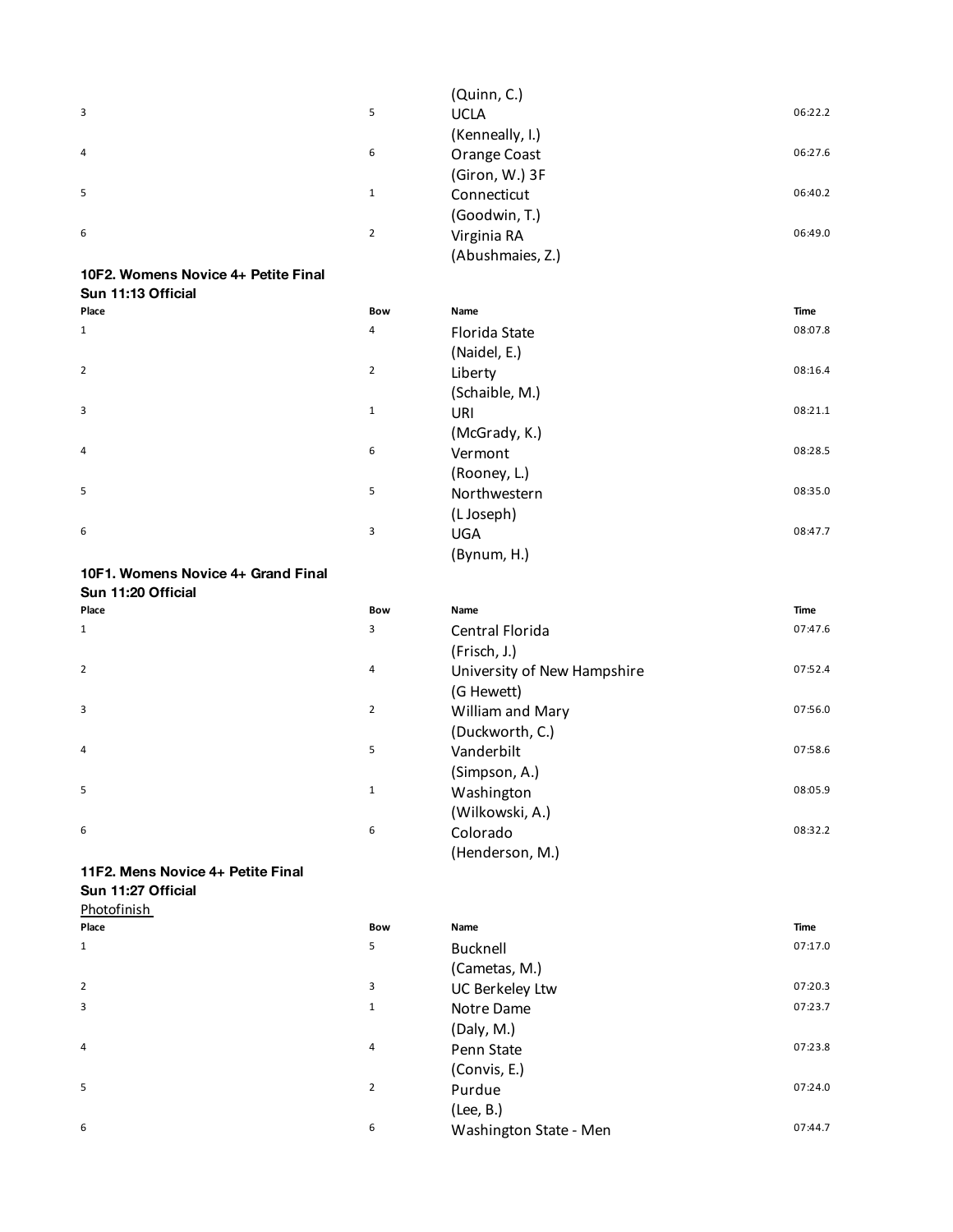## (I Aselin)

| 11F1. Mens Novice 4+ Grand Final |
|----------------------------------|
| Sun 11:34 Official               |
| <b>Dhotofinich</b>               |

| <b>Photofinish</b> |                |                 |         |
|--------------------|----------------|-----------------|---------|
| Place              | Bow            | Name            | Time    |
| $\mathbf{1}$       | 5              | WWU Men         | 06:56.7 |
|                    |                | (Cicero, W.)    |         |
| $\overline{2}$     | 3              | URI             | 07:00.2 |
|                    |                | (Bourke, W.)    |         |
| 3                  | $\overline{2}$ | Connecticut     | 07:03.9 |
|                    |                | (Carlson, N.)   |         |
| 4                  | 4              | Delaware - Men  | 07:05.7 |
|                    |                | (Wilkinson, R.) |         |
| 5                  | 6              | Florida         | 07:16.8 |
|                    |                | (Phelan, H.)    |         |
| 6                  | $\mathbf{1}$   | Vanderbilt      | 07:27.0 |
|                    |                | (sullivan, r.)  |         |

## **15F2. Womens Novice 8+ Petite Final**

**Sun 11:41 Official** Photofinish

| Place          | Bow            | Name                             | Time    |
|----------------|----------------|----------------------------------|---------|
| $\mathbf{1}$   | 3              | Illinois                         | 07:41.7 |
|                |                | (Quevedo, T.)                    |         |
| $\overline{2}$ | $\overline{4}$ | Oregon                           | 07:47.1 |
|                |                | (Miller, G.)                     |         |
| 3              | 5              | Arizona State                    | 07:48.3 |
|                |                | (Hasegawa, P.)                   |         |
| 4              | $\overline{2}$ | <b>Grand Valley</b>              | 08:06.5 |
|                |                | (Kelly, M.)                      |         |
| 5              | $\mathbf 1$    | Virginia Commonwealth University | 08:18.1 |
|                |                | (Berberoglu, A.)                 |         |
| 6              | 6              | Pittsburgh                       | 08:23.8 |
|                |                | (Danner, M.)                     |         |
| 7              | $\overline{7}$ | Ohio State                       | 08:59.6 |
|                |                | (Mitchell, K.)                   |         |

## **15F1. Womens Novice 8+ Grand Final**

**Sun 11:48 Official** Photofinish

| Place          | <b>Bow</b>     | Name             | <b>Time</b> |
|----------------|----------------|------------------|-------------|
| $\mathbf{1}$   | 3              | Northwestern     | 07:17.7     |
|                |                | (Claud, K.)      |             |
| $\overline{2}$ | 5              | Middlebury       | 07:18.2     |
|                |                | (E Richards)     |             |
| 3              | 4              | Purdue           | 07:24.5     |
|                |                | (Hopper, J.)     |             |
| $\overline{4}$ | 6              | Orange Coast     | 07:25.9     |
|                |                | (Van Eeghen, A.) |             |
| 5              | $\mathbf 1$    | Florida          | 07:31.2     |
|                |                | (Marrero, M.)    |             |
| 6              | $\overline{2}$ | Clemson          | 07:31.8     |
|                |                | (Langlais, L.)   |             |

**16F2. Mens Novice 8+ Petite Final Sun 11:55 Official**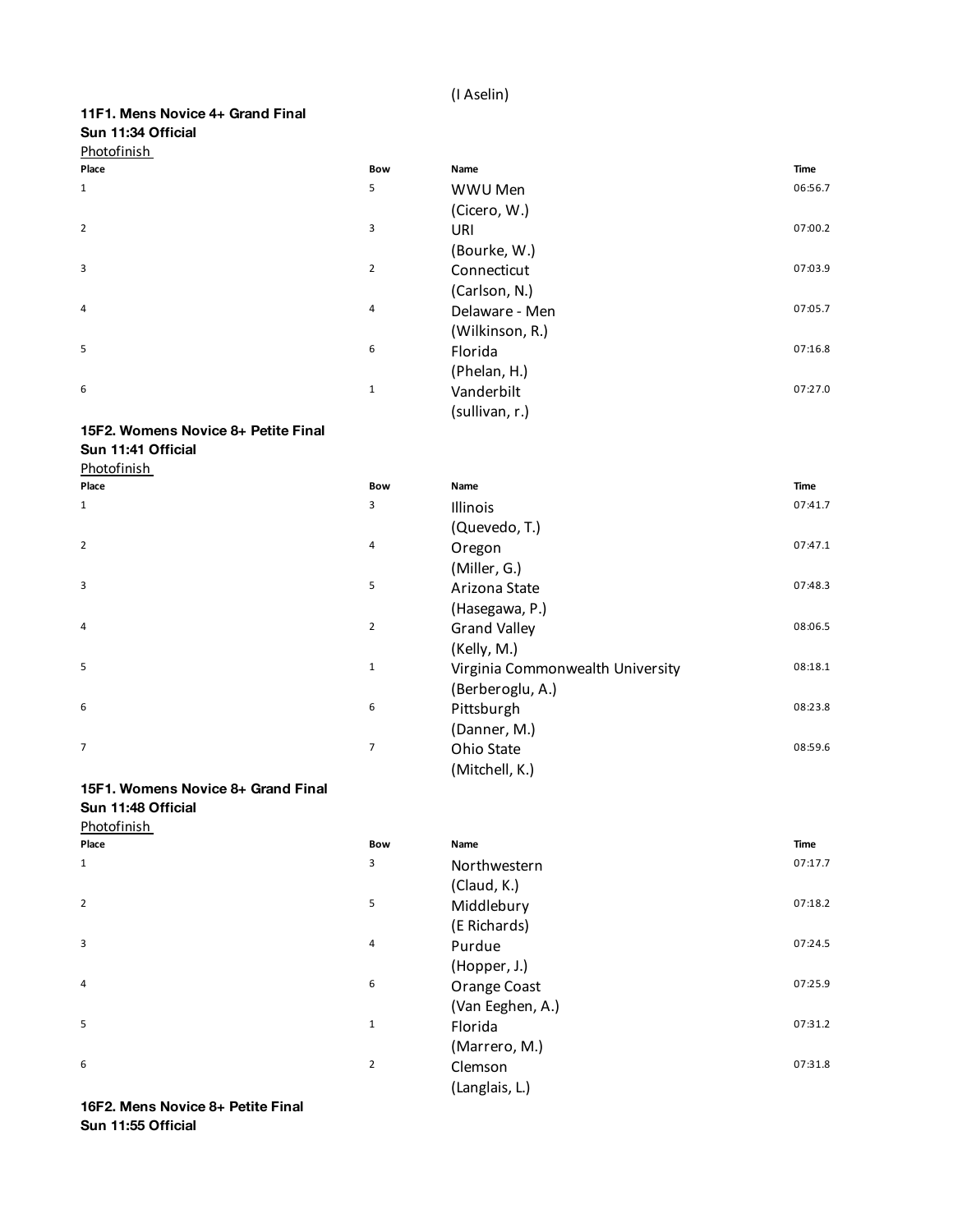| <b>Photofinish</b>                                          |                |                        |             |
|-------------------------------------------------------------|----------------|------------------------|-------------|
| Place                                                       | Bow            | Name                   | <b>Time</b> |
| 1                                                           | 4              | Southern California    | 06:26.0     |
|                                                             |                | (Labounko, T.)         |             |
| $\overline{2}$                                              | 5              | MSU-                   | 06:29.7     |
|                                                             |                | (Wright, E.)           |             |
| 3                                                           | $\overline{2}$ | Connecticut            | 06:30.1     |
|                                                             |                | (Nowacki, B.)          |             |
| 4                                                           | 6              | <b>UNC Men's</b>       | 06:31.0     |
|                                                             |                | (Charles, E.)          |             |
| 5                                                           | 3              | <b>UC Davis</b>        | 06:31.5     |
|                                                             |                | (Booth, J.)            |             |
| 6                                                           | $\mathbf{1}$   | Washington State - Men | 06:38.1     |
|                                                             |                | (Smolinski, B.)        |             |
| 16F1. Mens Novice 8+ Grand Final                            |                |                        |             |
| Sun 12:02 Official                                          |                |                        |             |
| <b>Photofinish</b>                                          |                |                        |             |
| Place                                                       | Bow            | Name                   | Time        |
| 1                                                           | 3              | Virginia RA            | 06:10.9     |
|                                                             |                | (Gardner, C.)          |             |
| $\overline{2}$                                              | 4              | Michigan RA            | 06:14.4     |
|                                                             |                | (Bareket, M.)          |             |
| 3                                                           | 5              | <b>UCLA</b>            | 06:16.6     |
|                                                             |                | (Schumacher, P.)       |             |
| 4                                                           | 1              | <b>Grand Valley</b>    | 06:20.7     |
|                                                             |                | (Vrooman, M.)          |             |
| 5                                                           | $\overline{2}$ | Orange Coast           | 06:23.5     |
|                                                             |                | (Funchess, N.)         |             |
| 6                                                           | 6              | Purdue                 | 06:29.2     |
|                                                             |                | (Skubas, M.)           |             |
| 20F2. Mens 2nd Varsity 8+ Petite Final                      |                |                        |             |
| Sun 12:09 Official                                          |                |                        |             |
| Place                                                       | Bow            | Name                   | Time        |
| 1                                                           | 4              | Minnesota - Men        | 06:30.6     |
|                                                             |                | (H Hartung)            |             |
| $\overline{2}$                                              | 3              | Ohio State             | 07:04.8     |
|                                                             |                | (Singer, W.)           |             |
| 20F1. Mens 2nd Varsity 8+ Grand Final<br>Sun 12:15 Official |                |                        |             |
| Place                                                       | Bow            | Name                   | Time        |
| 1                                                           | 3              | George Wash U          | 06:03.5     |
|                                                             |                | (Lepis, M.)            |             |
| $\overline{2}$                                              | 4              | Michigan RA            | 06:06.0     |
|                                                             |                | (Fingar-Myers, G.)     |             |
| 3                                                           | 5              | <b>Bucknell</b>        | 06:09.1     |
|                                                             |                | (Lambropoulos, L.)     |             |
| 4                                                           | $\overline{2}$ | Notre Dame             | 06:11.8     |
|                                                             |                | (Bourdon, T.)          |             |
| 5                                                           | 6              |                        | 06:14.9     |
|                                                             |                | Virginia RA            |             |

(Lane, C.)

(Johnson, A.)

1 **Purdue 1** 06:19.1

<sub>5</sub><br>6<br>**17F2. Womens Varsity 4+ Petite Final** 

6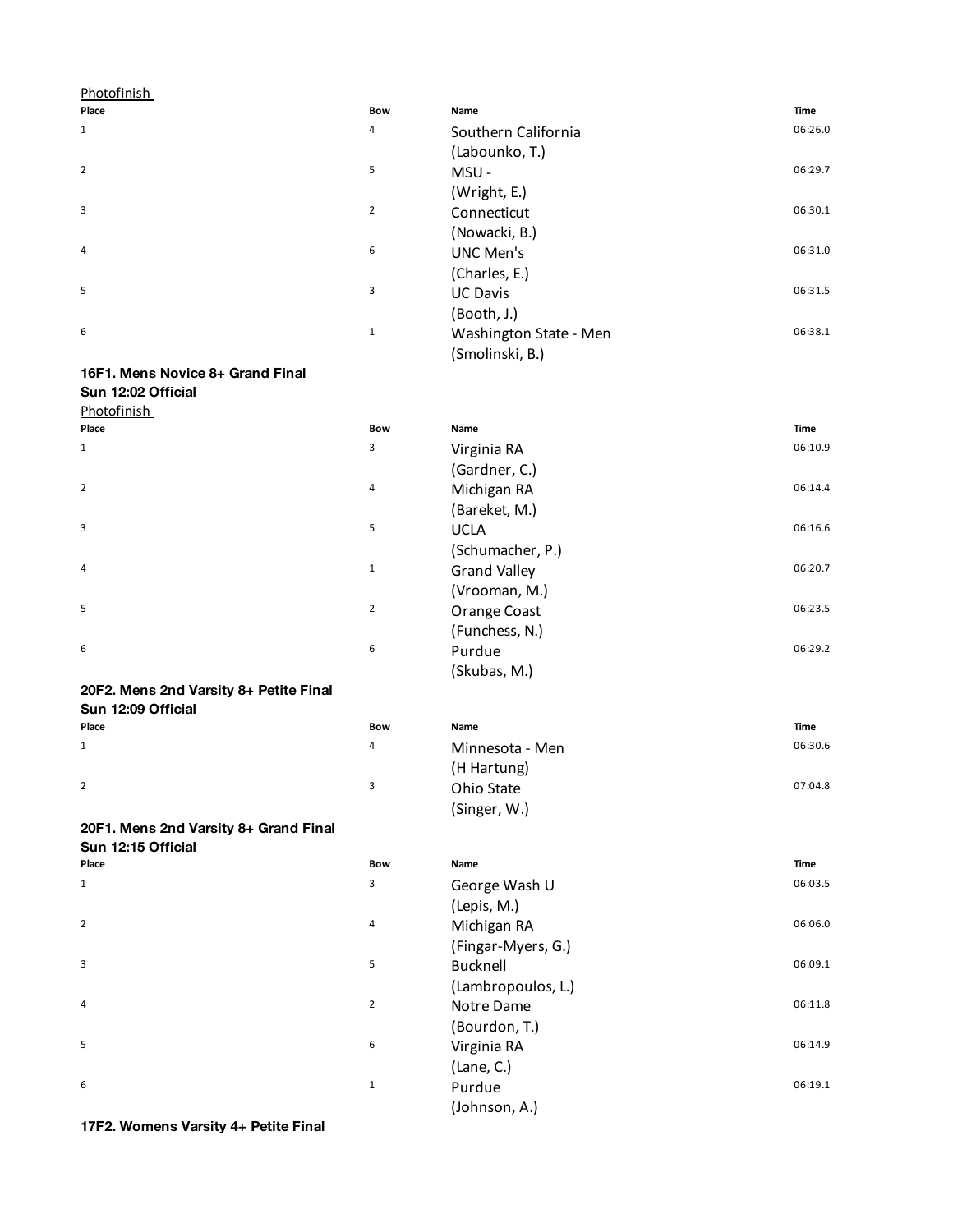## **Sun 12:21 Official**

| Photofinish    |                |                        |         |
|----------------|----------------|------------------------|---------|
| Place          | Bow            | Name                   | Time    |
| $\mathbf{1}$   | 4              | Vanderbilt             | 07:54.8 |
|                |                | (Thomas, H.)           |         |
| $\overline{2}$ | $\overline{2}$ | Washington State - Men | 08:04.8 |
|                |                | (Carper, A.)           |         |
| 3              | 3              | URI                    | 08:06.5 |
|                |                | (Gould, E.)            |         |
| 4              | 6              | Florida                | 08:15.4 |
|                |                | (Jacquemin, S.)        |         |
| 5              | $\mathbf{1}$   | Oregon                 | 08:20.8 |
|                |                | (Clark, S.)            |         |
|                | 5              | Northwestern           | Scratch |
|                |                | (Ekstrand, A.)         |         |

## **17F1. Womens Varsity 4+ Grand Final Sun 12:27 Official**

## **Photofinish**

| Place          | Bow            | Name               | <b>Time</b> |
|----------------|----------------|--------------------|-------------|
| $\mathbf{1}$   | 4              | Lafayette          | 07:30.1     |
|                |                | (Simpson, H.)      |             |
| $\overline{2}$ | 5              | Bowdoin            | 07:31.1     |
|                |                | (O'Sullivan, L.)   |             |
| 3              | 3              | Colorado           | 07:38.1     |
|                |                | (Hooper, V.)       |             |
| $\overline{4}$ | $\overline{2}$ | Florida State      | 07:49.9     |
|                |                | (Fennelly, N.)     |             |
| 5              | $\mathbf{1}$   | Northwestern State | 07:53.3     |
|                |                | (Szekely, M.)      |             |
| 6              | 6              | Virginia Tech      | 07:55.8     |
|                |                | (Anderson, R.)     |             |

## **18F2. Mens Varsity 4+ Petite Final**

|             | Sun 12:33 Official |
|-------------|--------------------|
| Photofinish |                    |

| . . <u>.</u>   |              |                       |         |
|----------------|--------------|-----------------------|---------|
| Place          | <b>Bow</b>   | Name                  | Time    |
| $\mathbf{1}$   | 4            | <b>Boston College</b> | 06:56.6 |
|                |              | (Lehrer, J.)          |         |
| $\overline{2}$ | 3            | Texas                 | 06:59.3 |
|                |              | (Brown, P.)           |         |
| 3              | 5            | <b>UMass</b>          | 07:03.3 |
|                |              | (Kenney, D.)          |         |
| $\overline{4}$ | 2            | Northwestern          | 07:11.0 |
|                |              | (Jimenez, A.)         |         |
| 5              | 6            | Pittsburgh            | 07:11.1 |
|                |              | (Benz, M.)            |         |
| 6              | $\mathbf{1}$ | <b>Grand Valley</b>   | 07:26.1 |
|                |              | (Hagmeyer, M.)        |         |

## **18F1. Mens Varsity 4+ Grand Final Sun 12:39 Official**

## Photofinish

| <u> 1100011111311</u> |     |              |         |
|-----------------------|-----|--------------|---------|
| Place                 | Bow | Name         | Time    |
| 1                     |     | URI          | 06:50.0 |
|                       |     | (Comire, L.) |         |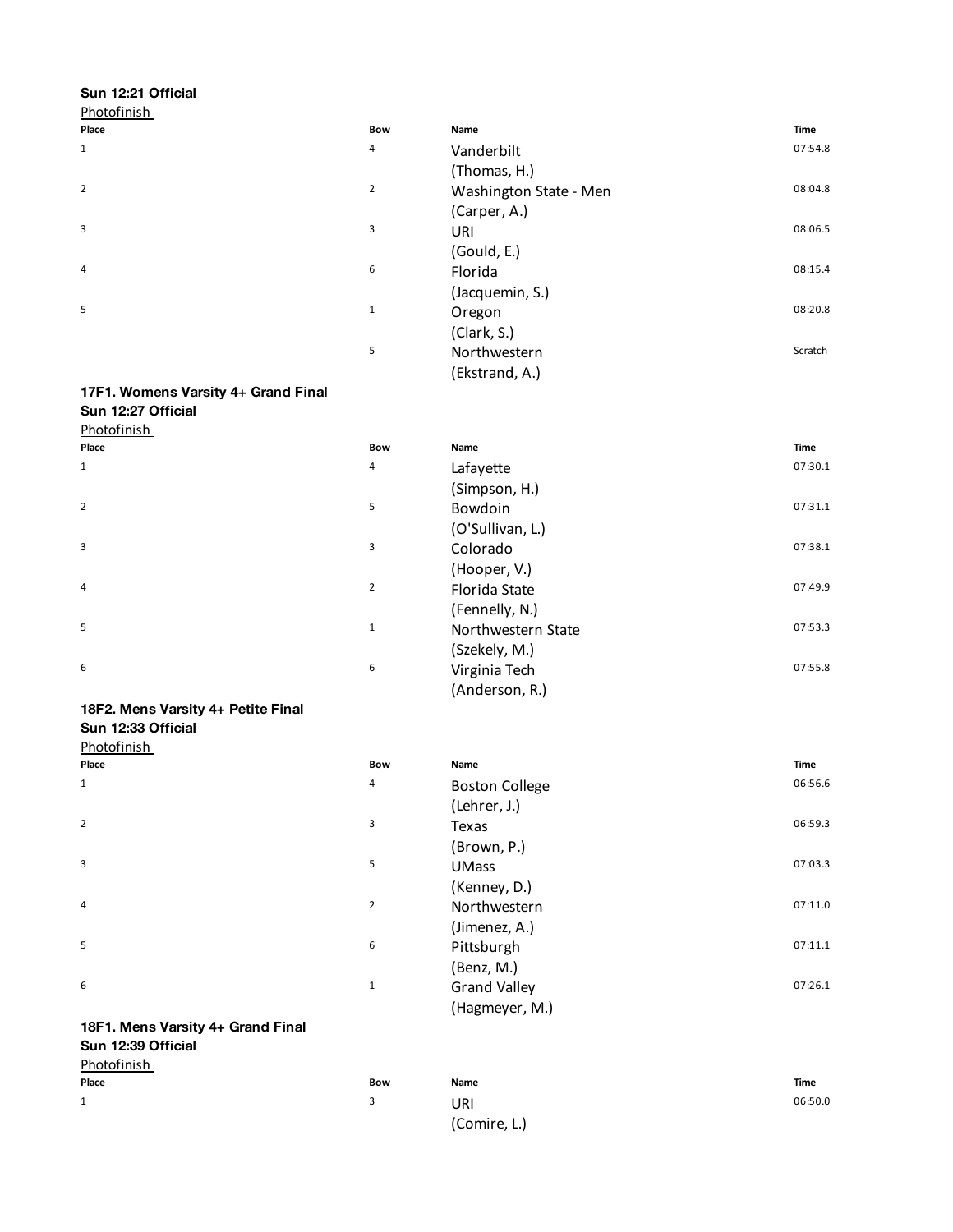| 2                                    | 5              | Vermont               | 06:50.9     |
|--------------------------------------|----------------|-----------------------|-------------|
|                                      |                | (Bennett, L.)         |             |
| 3                                    | 6              | WWU Men               | 06:53.6     |
|                                      |                | (Sagerson, T.)        |             |
| 4                                    | $\overline{2}$ | <b>GMU</b>            | 06:54.8     |
|                                      |                | (Leon, P.)            |             |
| 5                                    | 4              | William and Mary      | 07:00.2     |
|                                      |                | (Mosquera, S.)        |             |
| 6                                    | $\mathbf 1$    | <b>UCLA</b>           | 07:05.7     |
|                                      |                | (Walden, W.)          |             |
| 22F2. Womens Varsity 8+ Petite Final |                |                       |             |
| Sun 12:45 Official                   |                |                       |             |
| Place                                | Bow            | Name                  | <b>Time</b> |
| $\mathbf 1$                          | 4              | UC Santa Barbara      | 07:19.0     |
|                                      |                | (Soesbe, A.)          |             |
| 2                                    | 3              | <b>UGA</b>            | 07:30.1     |
|                                      |                | (Friesen, A.)         |             |
| 3                                    | 5              | Ohio State            | 07:32.3     |
|                                      |                | (Jacobs, S.)          |             |
| 4                                    | $\overline{2}$ | Florida               | 07:42.5     |
|                                      |                | (Jenkins, B.)         |             |
| 5                                    | 6              | Oregon                | 08:01.6     |
|                                      |                | (Haverland, E.)       |             |
| 22F1. Womens Varsity 8+ Grand Final  |                |                       |             |
| Sun 12:51 Official                   |                |                       |             |
| <b>Photofinish</b>                   |                |                       |             |
| Place                                | Bow            | Name                  | <b>Time</b> |
| 1                                    | 4              | <b>Grand Valley</b>   | 06:54.1     |
|                                      |                | (Shorkey, H.)         |             |
| $\overline{2}$                       | 3              | Purdue                | 06:56.5     |
|                                      |                | (Koka, S.)            |             |
| 3                                    | 5              | Middlebury            | 06:59.8     |
|                                      |                | (Haouchine, O.)       |             |
| 4                                    | 6              | Vermont               | 07:03.9     |
|                                      |                | (Winburn, C.)         |             |
| 5                                    | $\overline{2}$ | UC Irvine             | 07:04.1     |
|                                      |                | (Debray, H.)          |             |
| 6                                    | $\mathbf{1}$   | <b>UC Davis</b>       | 07:14.0     |
|                                      |                | (Allen, S.)           |             |
| 23F4. Mens Varsity 8+ Final D        |                |                       |             |
| Sun 12:57 Official                   |                |                       |             |
| Photofinish<br>Place                 | Bow            | Name                  | Time        |
| 1                                    | 5              |                       | 06:24.1     |
|                                      |                | Virginia Tech         |             |
| 2                                    | 3              | (Lindauer, J.)        | 06:24.3     |
|                                      |                | <b>Boston College</b> |             |
| 3                                    | 4              | (Francesconi, D.)     | 06:24.9     |
|                                      |                | Villanova             |             |

(Keating, D.)

4

5

(Maki, L.)

(Wittmann, P.)

6 06:31.2

2 Oregon 06:35.8